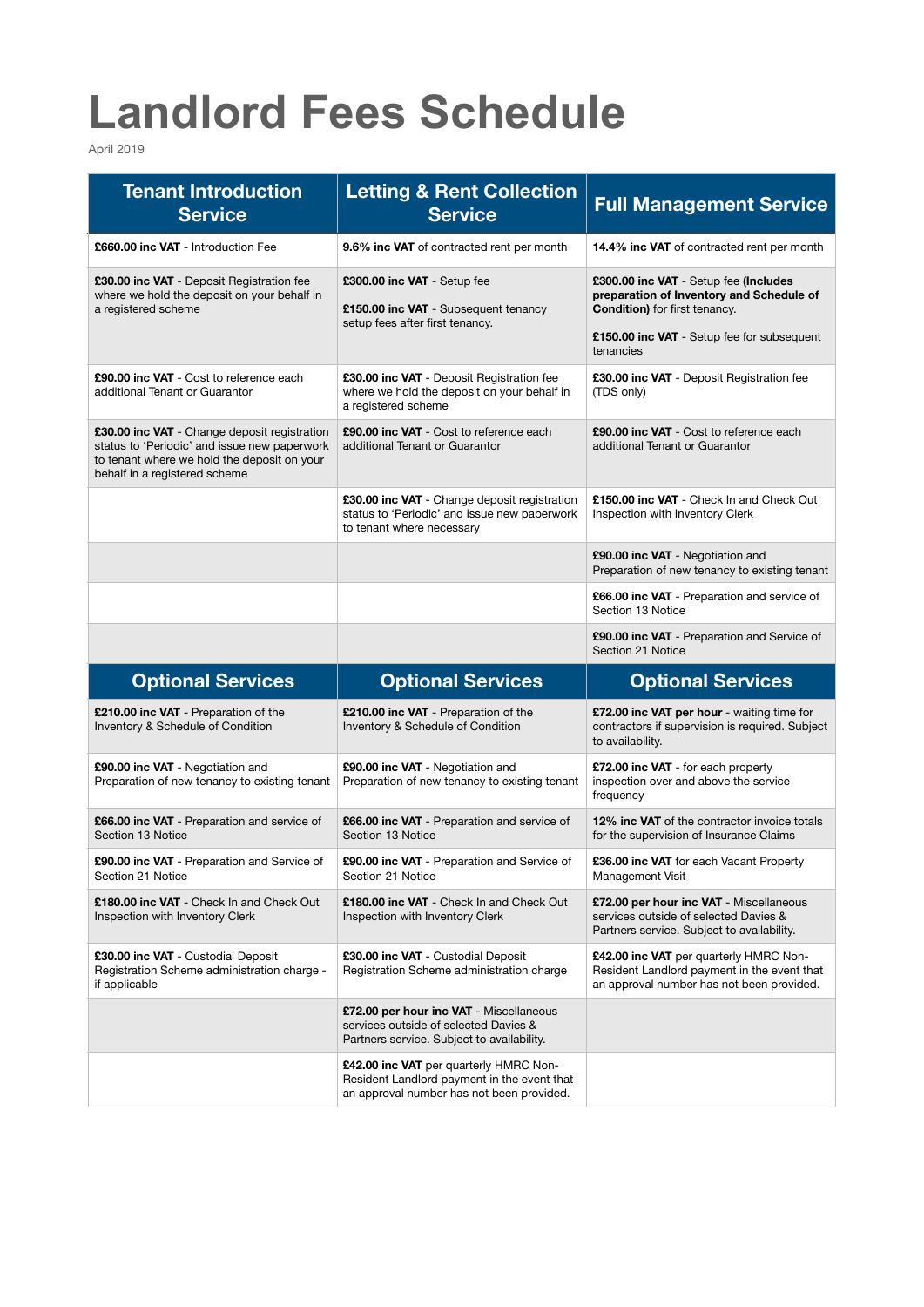| <b>Tenant</b><br><b>Introduction</b><br><b>Service</b>                                                             | Included | <b>Letting &amp; Rent</b><br><b>Collection Service</b>                                                             | Included | <b>Full Management</b><br><b>Service</b>                                                                           | Included |
|--------------------------------------------------------------------------------------------------------------------|----------|--------------------------------------------------------------------------------------------------------------------|----------|--------------------------------------------------------------------------------------------------------------------|----------|
| Consultation meeting at<br>the property by one of<br>our experienced lettings<br>professional                      |          | Consultation meeting at<br>the property by one of<br>our experienced lettings<br>professional                      |          | Consultation meeting at<br>the property by one of<br>our experienced lettings<br>professional                      |          |
| Advice on regulation and<br>legal aspects of lettings                                                              |          | Advice on regulation and<br>legal aspects of lettings                                                              |          | Advice on regulation and<br>legal aspects of lettings                                                              |          |
| Strategic marketing<br>advice and advice on<br>works required to the<br>property                                   |          | Strategic marketing<br>advice and advice on<br>works required to the<br>property                                   |          | Strategic marketing<br>advice and advice on<br>works required to the<br>property                                   |          |
| Portal marketing on<br>Rightmove, OnTheMarket<br>and Davies & Partners<br>website                                  |          | Portal marketing on<br>Rightmove, OnTheMarket<br>and Davies & Partners<br>website                                  |          | Portal marketing on<br>Rightmove, OnTheMarket<br>and Davies & Partners<br>website                                  |          |
| Social media advertising<br>if requested                                                                           |          | Social media advertising<br>if requested                                                                           |          | Social media advertising<br>if requested                                                                           |          |
| Display prominent 'To<br>Let' board                                                                                |          | Display prominent 'To<br>Let' board                                                                                |          | Display prominent 'To<br>Let' board                                                                                |          |
| Select registered<br>applicants who fit your<br>tenant criteria                                                    |          | Select registered<br>applicants who fit your<br>tenant criteria                                                    |          | Select registered<br>applicants who fit your<br>tenant criteria                                                    |          |
| Accompanied viewings<br>and prompt viewing<br>feedback                                                             |          | Accompanied viewings<br>and prompt viewing<br>feedback                                                             |          | Accompanied viewings<br>and prompt viewing<br>feedback                                                             |          |
| Negotiation of tenancy<br>terms with potential<br>tenant in accordance<br>with your instructions                   |          | Negotiation of tenancy<br>terms with potential<br>tenant in accordance with<br>your instructions                   |          | Negotiation of tenancy<br>terms with potential<br>tenant in accordance with<br>your instructions                   |          |
| Outsourcing of<br>referencing to Van Mildert<br>for a single tenant                                                |          | Outsourcing of<br>referencing to Van Mildert<br>for a single tenant                                                |          | Outsourcing of<br>referencing to Van Mildert<br>for a single tenant                                                |          |
| Drafting of tenancy<br>agreement and relevant<br>legal documentation                                               |          | Drafting of tenancy<br>agreement and relevant<br>legal documentation                                               |          | Drafting of tenancy<br>agreement and relevant<br>legal documentation                                               |          |
| Collection of the initial<br>monies and transfer to<br>your nominated bank<br>account minus our fee                |          | Collection of the initial<br>monies and transfer to<br>your nominated bank<br>account minus our fee                |          | Collection of the initial<br>monies and transfer to<br>your nominated bank<br>account minus our fee                |          |
| Holding of the tenants<br>deposit in our client<br>account as stakeholder<br>and registering it with<br><b>TDS</b> |          | Holding of the tenants<br>deposit in our client<br>account as stakeholder<br>and registering it with<br><b>TDS</b> |          | Holding of the tenants<br>deposit in our client<br>account as stakeholder<br>and registering it with<br><b>TDS</b> |          |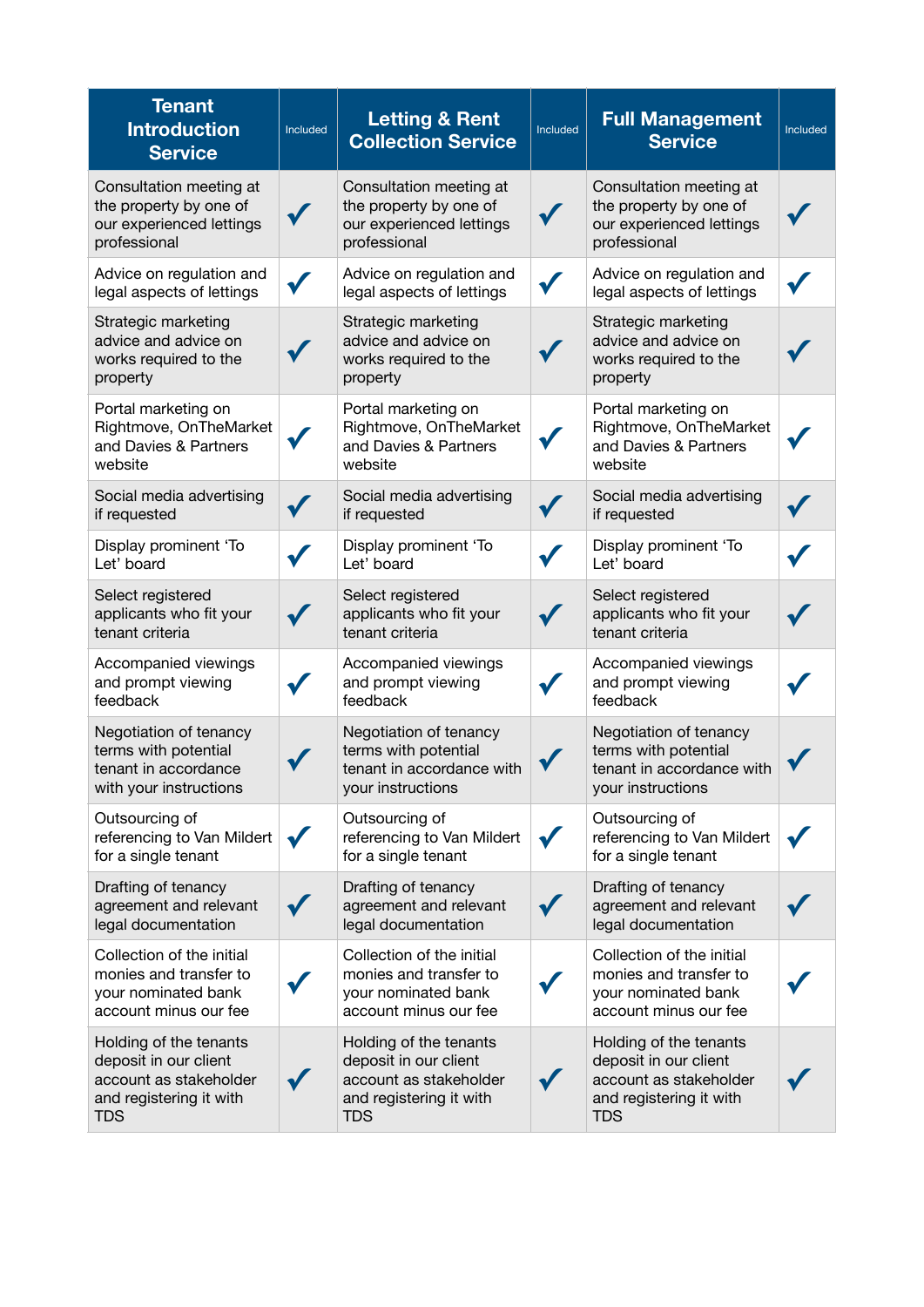| Reviewing rents on an<br>annual basis and<br>negotiating rent<br>increases where<br>applicable | Reviewing rents on an<br>annual basis and<br>negotiating rent increases<br>where applicable                                                                                                                 | Reviewing rents on an<br>annual basis and<br>negotiating rent increases<br>where applicable                                                                                                                 |  |
|------------------------------------------------------------------------------------------------|-------------------------------------------------------------------------------------------------------------------------------------------------------------------------------------------------------------|-------------------------------------------------------------------------------------------------------------------------------------------------------------------------------------------------------------|--|
|                                                                                                | Collection of rent by<br>Standing Order and<br>transferred into your bank<br>minus our fee                                                                                                                  | Collection of rent by<br>Standing Order and<br>transferred into your bank<br>minus our fee                                                                                                                  |  |
|                                                                                                | Electronic statements<br>emailed to you each<br>month                                                                                                                                                       | Electronic statements<br>emailed to you each<br>month                                                                                                                                                       |  |
|                                                                                                | Incoming monthly rent<br>monitored on a weekly<br>basis and rent arrears<br>procedure implemented<br>in the event of non<br>payment                                                                         | Incoming monthly rent<br>monitored on a weekly<br>basis and rent arrears<br>procedure implemented<br>in the event of non<br>payment                                                                         |  |
|                                                                                                | In the event of court<br>action being required for<br>tenancy breaches under<br>rent arrears, a complete<br>log of payment history<br>and credit control<br>processes will be<br>provided to your solicitor | In the event of court<br>action being required for<br>tenancy breaches under<br>rent arrears, a complete<br>log of payment history<br>and credit control<br>processes will be<br>provided to your solicitor |  |
|                                                                                                |                                                                                                                                                                                                             | Serving statutory legal<br>notices for possession                                                                                                                                                           |  |
|                                                                                                |                                                                                                                                                                                                             | Negotiating tenancy<br>renewals in accordance<br>with your standing<br>instructions                                                                                                                         |  |
|                                                                                                |                                                                                                                                                                                                             | Accurate ongoing advice<br>from our dedicated<br>property management<br>team                                                                                                                                |  |
|                                                                                                |                                                                                                                                                                                                             | Access to our Legal<br>Helpline                                                                                                                                                                             |  |
|                                                                                                |                                                                                                                                                                                                             | 24hrs a day, 7 days a<br>week emergency on-call<br>member of staff to deal<br>with maintenance<br>emergencies                                                                                               |  |
|                                                                                                |                                                                                                                                                                                                             | Annual financial<br>statement to you or your<br>tax advisor as requested                                                                                                                                    |  |
|                                                                                                |                                                                                                                                                                                                             | Negotiation of of deposit<br>release to the landlord<br>and tenant at the end of<br>tenancy                                                                                                                 |  |